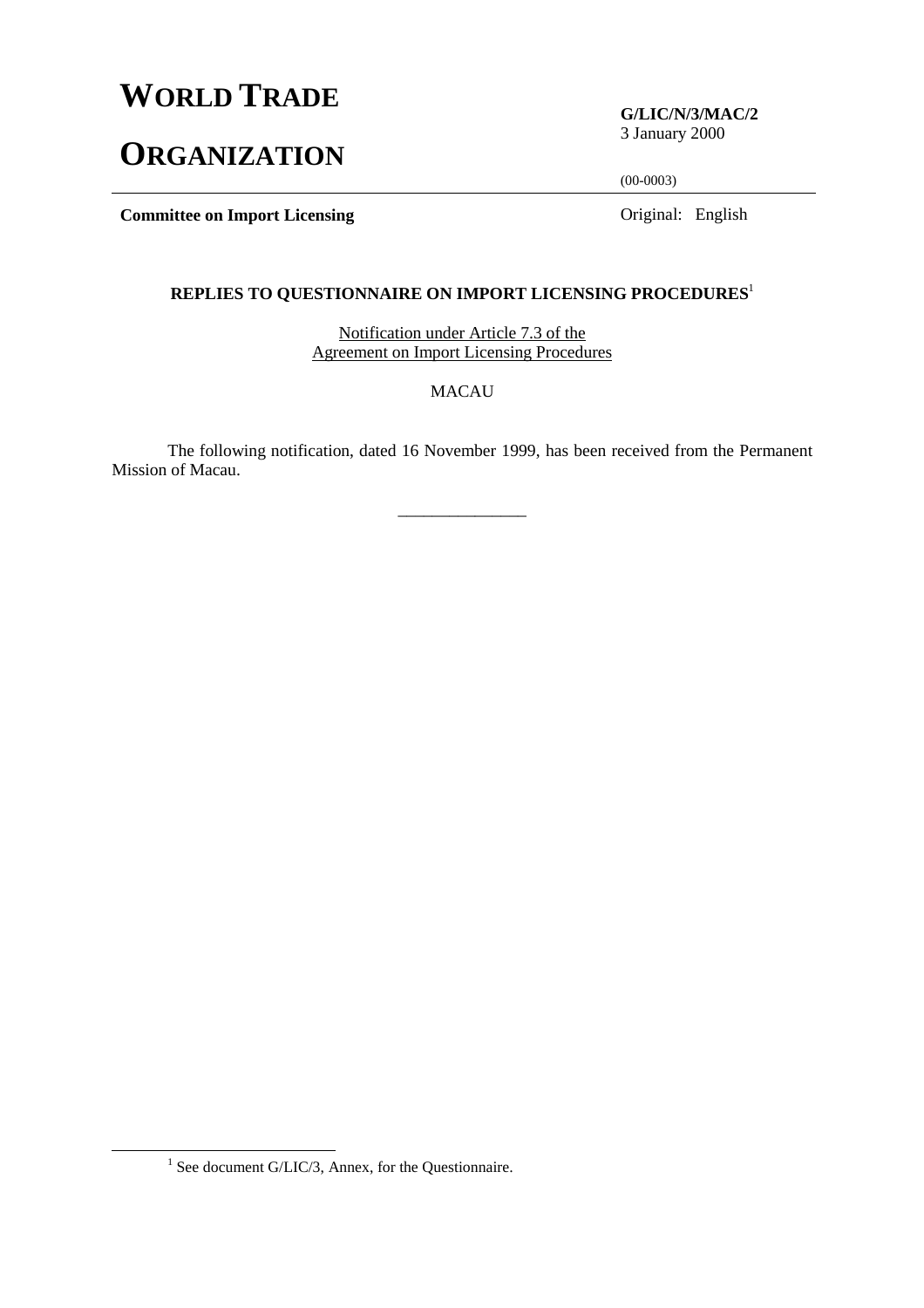## Table of contents

| I.             | LEAL SENADO (MACAU MUNICIPALITY) AND CÂMARA MUNICIPAL                                                                                                                                                                                                                                                                                                           |  |
|----------------|-----------------------------------------------------------------------------------------------------------------------------------------------------------------------------------------------------------------------------------------------------------------------------------------------------------------------------------------------------------------|--|
| A.             | LIVE ANIMALS, MEAT, ANIMAL PRODUCTS, FISH, CRUSTACEANS AND MOLLUSCS,                                                                                                                                                                                                                                                                                            |  |
| Π.             |                                                                                                                                                                                                                                                                                                                                                                 |  |
| A.             | PHARMACEUTICAL PRODUCTS AND MEDICINES (INCLUDING WESTERN<br>AND TRADITIONAL MEDICINES); MILK MODIFIED FOR INFANT<br>FEEDING; CONTROLLED CHEMICALS OF 1988 UN CONVENTION;<br>DIAGNOSTIC AND LABORATORY REAGENTS; PESTICIDES; ESSENTIAL<br>OIL; THERAPEUTIC PREPARATIONS FOR USE ON THE HAIR; AND<br>CHEMICALS, CHEMICAL FERTILISERS, COLOURING MATTER AND DYES 5 |  |
| III.           |                                                                                                                                                                                                                                                                                                                                                                 |  |
| A.             |                                                                                                                                                                                                                                                                                                                                                                 |  |
| <b>B.</b>      |                                                                                                                                                                                                                                                                                                                                                                 |  |
| C.             | OPTICAL DISCS, THEIR MANUFACTURING EQUIPMENT AND RAW                                                                                                                                                                                                                                                                                                            |  |
| D.             |                                                                                                                                                                                                                                                                                                                                                                 |  |
| IV.            |                                                                                                                                                                                                                                                                                                                                                                 |  |
| A.             | TELECOMMUNICATION AND RADIOCOMMUNICATION APPARATUS 15                                                                                                                                                                                                                                                                                                           |  |
| V.             |                                                                                                                                                                                                                                                                                                                                                                 |  |
| A.             |                                                                                                                                                                                                                                                                                                                                                                 |  |
| <b>Annexes</b> |                                                                                                                                                                                                                                                                                                                                                                 |  |
|                |                                                                                                                                                                                                                                                                                                                                                                 |  |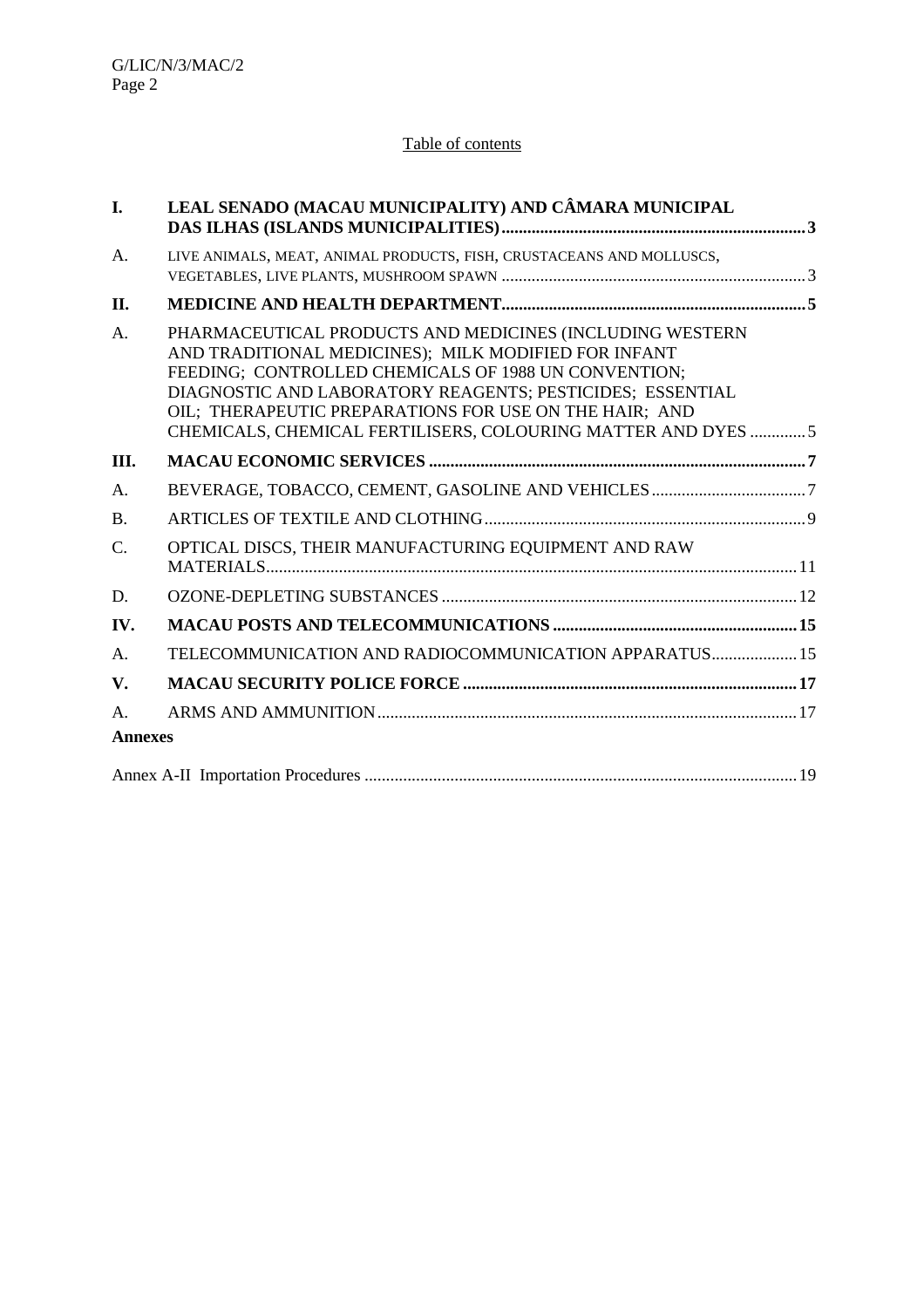## **I. LEAL SENADO (MACAU MUNICIPALITY) AND CÂMARA MUNICIPAL DAS ILHAS (ISLANDS MUNICIPALITIES)**

A. LIVE ANIMALS, MEAT, ANIMAL PRODUCTS, FISH, CRUSTACEANS AND MOLLUSCS, VEGETABLES, LIVE PLANTS, MUSHROOM SPAWN

#### Outline of system

1. Import Licence supported by International Animal Health Certificate/International certificate of vaccination or another specific requirements is required for import of live animals (mammals, birds and reptiles), and international sanitary certificate for meat, animal products, fish, crustaceans and molluscs, and international phytosanitary certificate for live plants, mushroom spawn and edible plants.

Special permit issued by Serviços de Inspecção e Sanidade (SIS - Sanitary and Inspection Services) of Leal Senado de Macau (LSM - Macau Municipality), or Departamento de Sanidade Pública e Ambiente (DSPA - Public Sanitary and Environment Department) of Câmara Municipal das Ilhas (CMI - Islands Municipalities) is required for the import of horses, with slightly different health requirements according to their origin from different countries.

Import Licence, health controls and control of importation of plants are outlined in the Official Gazette, Decree No. 66/95/M (with new wording introduced by Decree No. 59/98/M), Decision No. 59/GM/96 and Decision No. 1/GM/99.

#### Purpose and coverage of licensing

2. The import licence (IL) is granted by SIS or DPZV (Divisão de Parques e Zonas Verdes – Garden and Green Area Division) of LSM or DSPA or DZVJ (Departamento de Zonas Verdes e Jardins – Green Area and Garden Department) of CMI according to their border entry place (see Annex A-II – number 1), and is needed for chapters 1, 2 and 3 mentioned below and a few products in chapters 4, 5, 6, 12, 16, 21 and 95. All others mentioned below can be imported just by filling out an Import Declaration (ID).

2.1 List of commodity sections and chapters of the Nomenclature for the External Trade of Macau/Harmonized System:

- Live animals, Chapter 1.
- Meat and edible offal (fresh, chilled, frozen or prepared), Chapter 2.
- Fish and crustaceans, molluscs and other aquatic invertebrates, Chapter 3.
- Dairy products; edible products of animal origin, Chapter 4.
- Guts, bladders and stomachs of animals (other than fish), whole and pieces thereof, fresh, chilled, frozen, salted, in brine, dried or smoked, Chapter 5.
- Preparation of meat of fish or of crustaceans, molluscs or other invertebrates, Chapter 16.
- Ice cream and other edible ice, Chapter 21.
- Prepared animal fodder, Chapter 23.
- Animals for circuses, Chapter 95.

3. IL and ID apply to the animals and products mentioned in 2.1 coming from all territories outside Macau.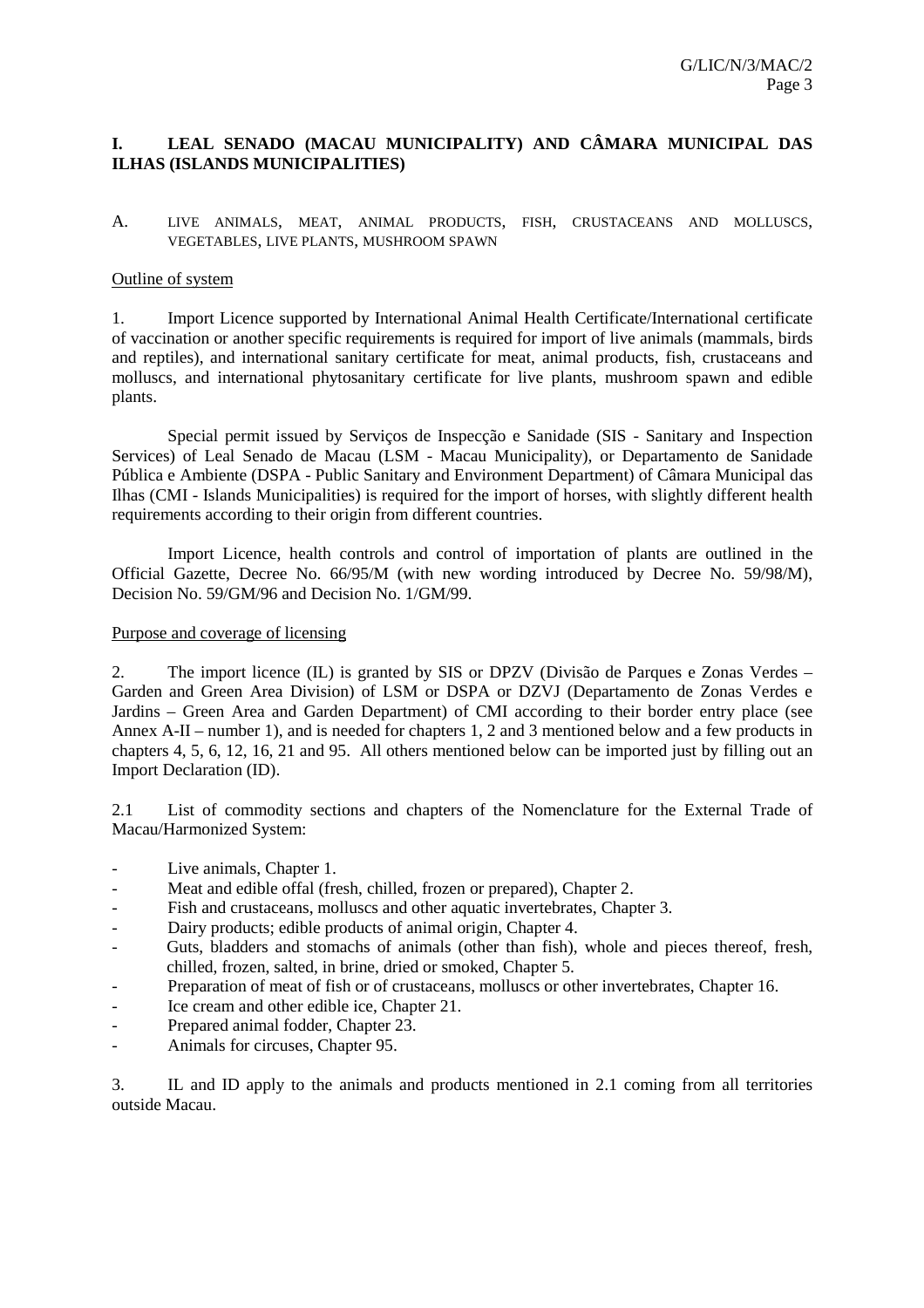4. The import licensing system is not used to restrict the quantity or value of imports, but to protect public health, animal health, animal welfare and prevent the introduction into and spread within the territory of destructive plant diseases and pests.

5. The import licensing system is a statutory requirement maintained under Decree No. 66/95/M, Decision No. 59/GM/96 and Decision No. 1/GM/99. Species under CITES code must obey Decree No. 45/86/M. Legislation does not leave designation of products subject to licensing to administrative discretion. The Government can issue a law abolishing the system without legislative approval.

## Procedures

6. Not applicable.

7.(a) Application for IL should be submitted well in advance of importation (at least three working days), but usually are accepted and processed on the day before arrival. IDs are accepted also on the working day prior to arrival.

(b) IL and ID can be granted immediately upon request, when there is a genuine need under exceptiona1 cases.

(c) There are no limitations as to the period of the year during which application for importation should be made.

(d) Both Import Licence and Import Declaration are administered either by SIS/DPZV of LSM or DSPA/DZVJ of CMI. No other administrative body is involved. However, the Macau Economic Services is also involved in offering recommendations regarding the application of import licences relating to the animals and plants subject to CITES (including their readily recognizable parts and derivatives) and medicines containing or claiming to contain tiger or rhino ingredients.

8. Application of IL and ID will not be refused if the ordinary criteria are met. The reasons for refusal are always given to the applicant who has the right to appeal to the President of LSM or CMI.

## Eligibility of importers to apply for licence

9. All persons, firms and institutions which comply with Articles 3 and 4 of Decree No. 66/95/M are eligible to apply.

## Documentational and other requirements for application for licence

10. The required information is outlined in sample application form for the IL and ID (Annex A-I) attached<sup>2</sup>.

11. The required information is summarized in Annex A-II with respect to live specimens, controls of and requirements for import of live animals (mammals, birds and reptiles), animal products destined for human consumption (meat, meat products, eggs, egg products, milk, milk products, prepared edible fat), edible ice, fish, crustaceans, molluscs, prepared animal fodders, vegetables, live plants, mushroom spawn, bulbs, roots, seeds, fruit and spores.

12. No fee is charged for IL and ID.

 $\overline{\phantom{a}}$ <sup>2</sup> Available for consultation in the Secretariat (Market Access Division) (Portuguese and Chinese only).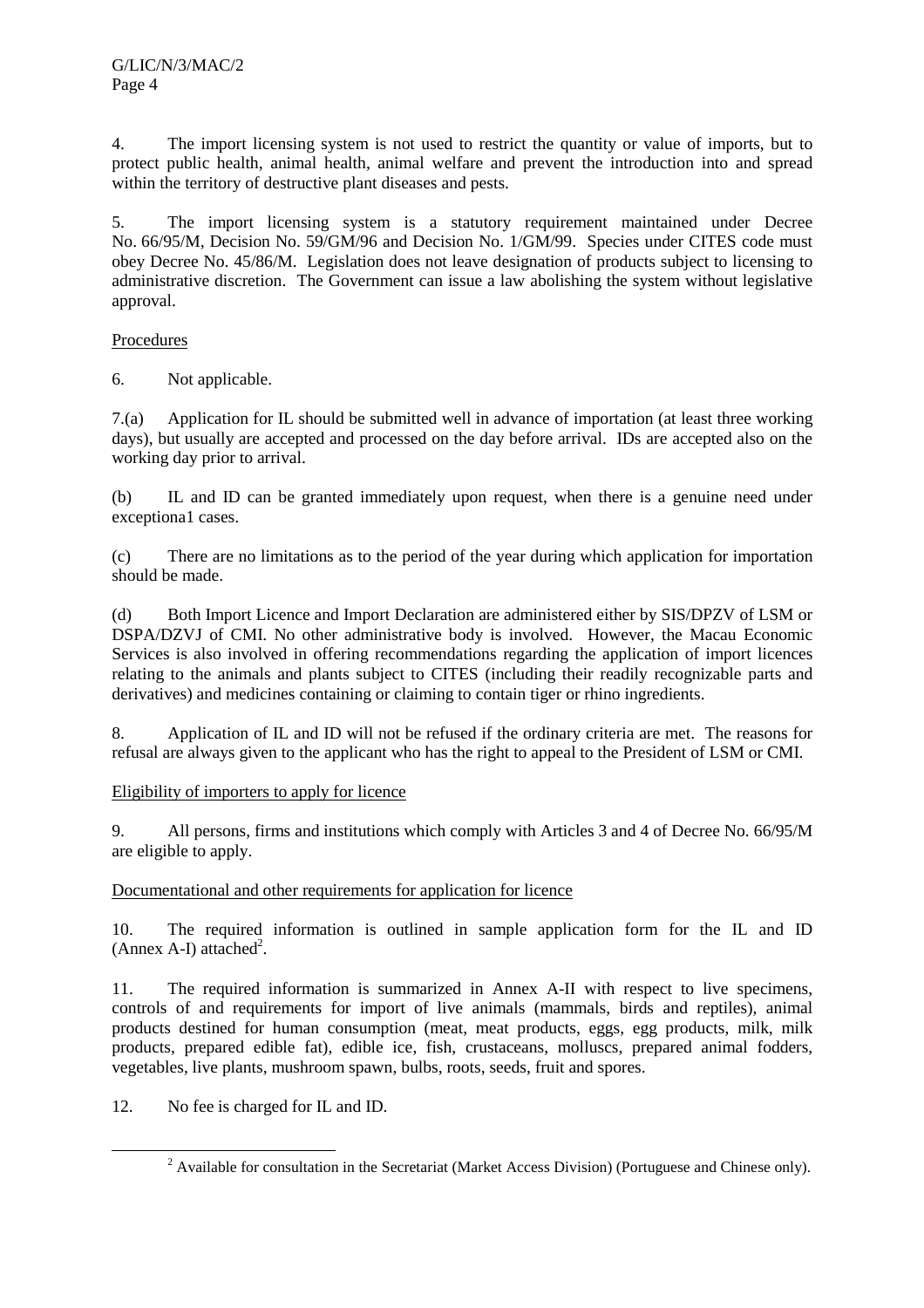13. No deposit or advance payment is required.

Conditions of licensing

14. The validity for IL is one month. For ID there is no validity period specified.

15. There is no penalty for non-utilization of IL and ID.

16. Neither ID nor IL is transferable.

17.(a) Not applicable.

(b) For wholesale importation pre-defined conditions regarding origin requirements, facilities and equipment, under official control, should be met.

#### Other procedural requirements

18. No.

19. Not applicable.

## **II. MEDICINE AND HEALTH DEPARTMENT**

A. PHARMACEUTICAL PRODUCTS AND MEDICINES (INCLUDING WESTERN AND TRADITIONAL MEDICINES); MILK MODIFIED FOR INFANT FEEDING; CONTROLLED CHEMICALS OF 1988 UN CONVENTION; DIAGNOSTIC AND LABORATORY REAGENTS; PESTICIDES; ESSENTIAL OIL; THERAPEUTIC PREPARATIONS FOR USE ON THE HAIR; AND CHEMICALS, CHEMICAL FERTILISERS, COLOURING MATTER AND DYES

Outline of system

1. The import of pharmaceutical products and medicines is controlled through (i) licensing of importers and (ii) issuing of import licence. An importer of pharmaceutical products and medicines has to be licensed with the Medical and Health Department before he can apply for an import licence to import pharmaceutical products and medicines for each consignment. Import licences are also required for import of the other items specified above. Importers of such products have to be registered with the Macau Economic Services before they can apply for the import licences from the Medical and Health Department to import the mentioned products for each consignment.

The licensing system is intended for public health reasons and to fulfill the Macau international obligations.

#### Purpose and coverage of licensing

2. Import licence issued by the Medical and Health Department is required for the import of all of the above-mentioned products which are specified in the Group B of Table B of the Decree No. 66/95/M, with new wording introduced by Decree No. 59/98/M.

3. The licensing system applies to the above-mentioned products coming from all countries/territories outside Macau.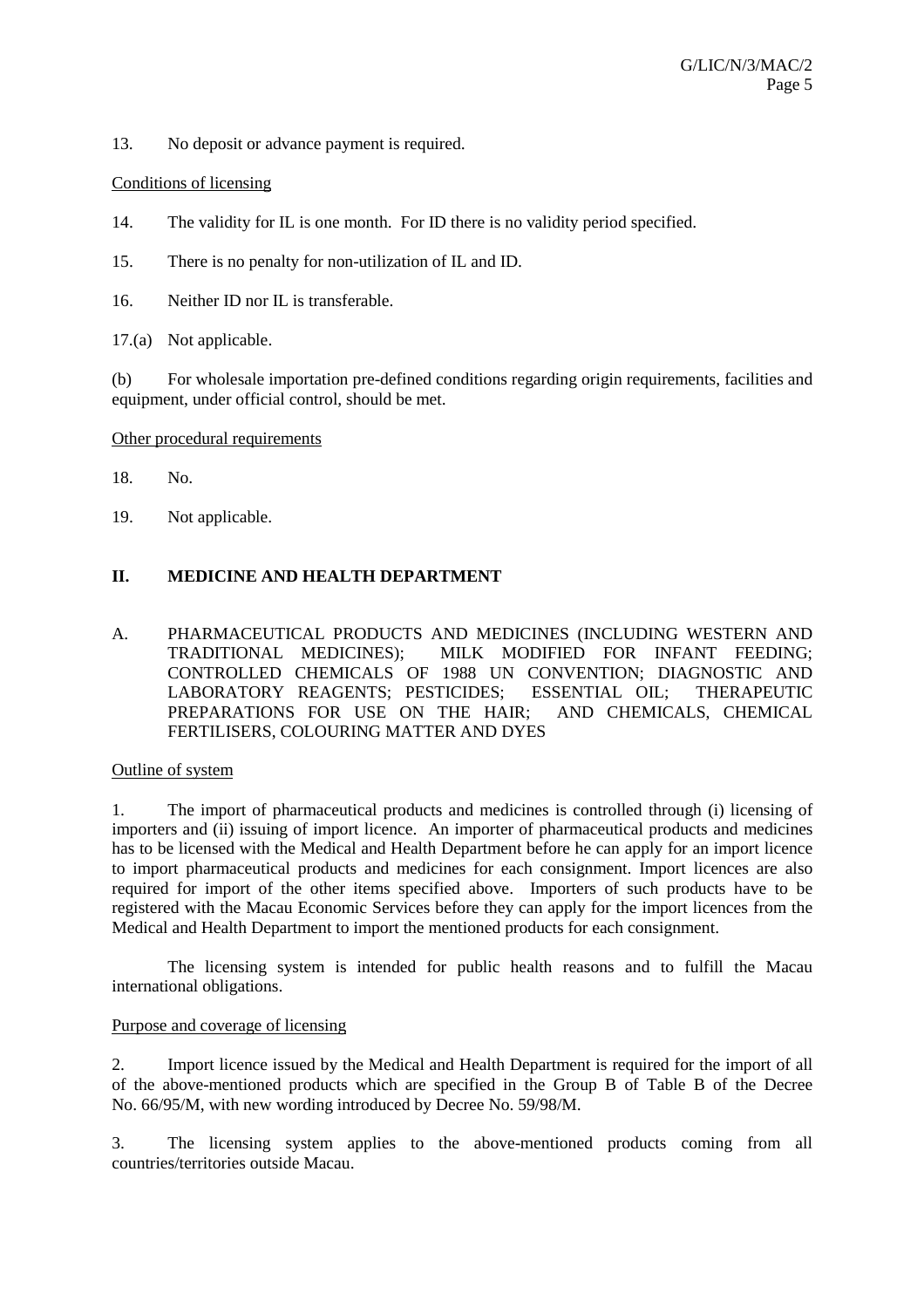4. The purpose of the import licensing system is not to restrict the quantity nor value of imports, but for public health reasons and to prevent diversion of controlled chemicals into illicit manufacture of narcotic drugs and psychotropic substances.

5. The licensing is statutorily provided under the Decree No. 66/95/M and No. 58/90/M. Legislation does not leave designation of products subject to licensing to administrative discretion. Legislative approval is not required should there be any change in existing system.

## Procedures

6. Not applicable.

7.(a) Application for import licence should be submitted in advance of importation taking into account the processing time. For registered pharmaceutical products or medicines and other items, the import licence will be issued within three working days.

(b) An import licence can be granted immediately on request where there is a genuine need under exceptional cases.

(c) There is no limitation as to the period of the year during which application for licence and/or importation may be made.

(d) The Medical and Health Department is the sole administrative organ involved in the processing and authorization of application for an import licence.

8. Application for an import licence will not be refused if the ordinary criteria are met. Reasons for refusal will be given to the applicant in case of unsuccessful application.

#### Eligibility of importers to apply for licence

9. For pharmaceutical products and medicines, only those products and medicines which have been registered with the Medical and Health Department are allowed to be imported for the purpose of local sale or distribution. A company is required to hold an appropriate firm licence issued by the Medical and Health Department before it can apply for an import licence. Application for the firm licence is open to all qualified traders registered by the Macau Economic Services. A fee charged for the firm licence is MOP3,000. A fee charged for the annual renewal of the firm licence is MOP400. A list of licensed importers is available on request. The list of all the importers will be published in the official gazette when the licence is issued to them.

For other items, a company is required to hold an appropriate trader registration issued by the Macau Economic Services before it can apply for an import licence.

#### Documentational and other requirements for application for licence

10. For the application of an importer for a licence to deal with pharmaceutical products and medicines, information including particulars of applicant and the proposed licensed premises have to be submitted. For the application for an import licence for pharmaceutical products and medicines, registration certificate issued by the health authority of the manufacturing or exporting country, production licence issued by the manufacturing country and the Prior Authorization Application Form have to be submitted.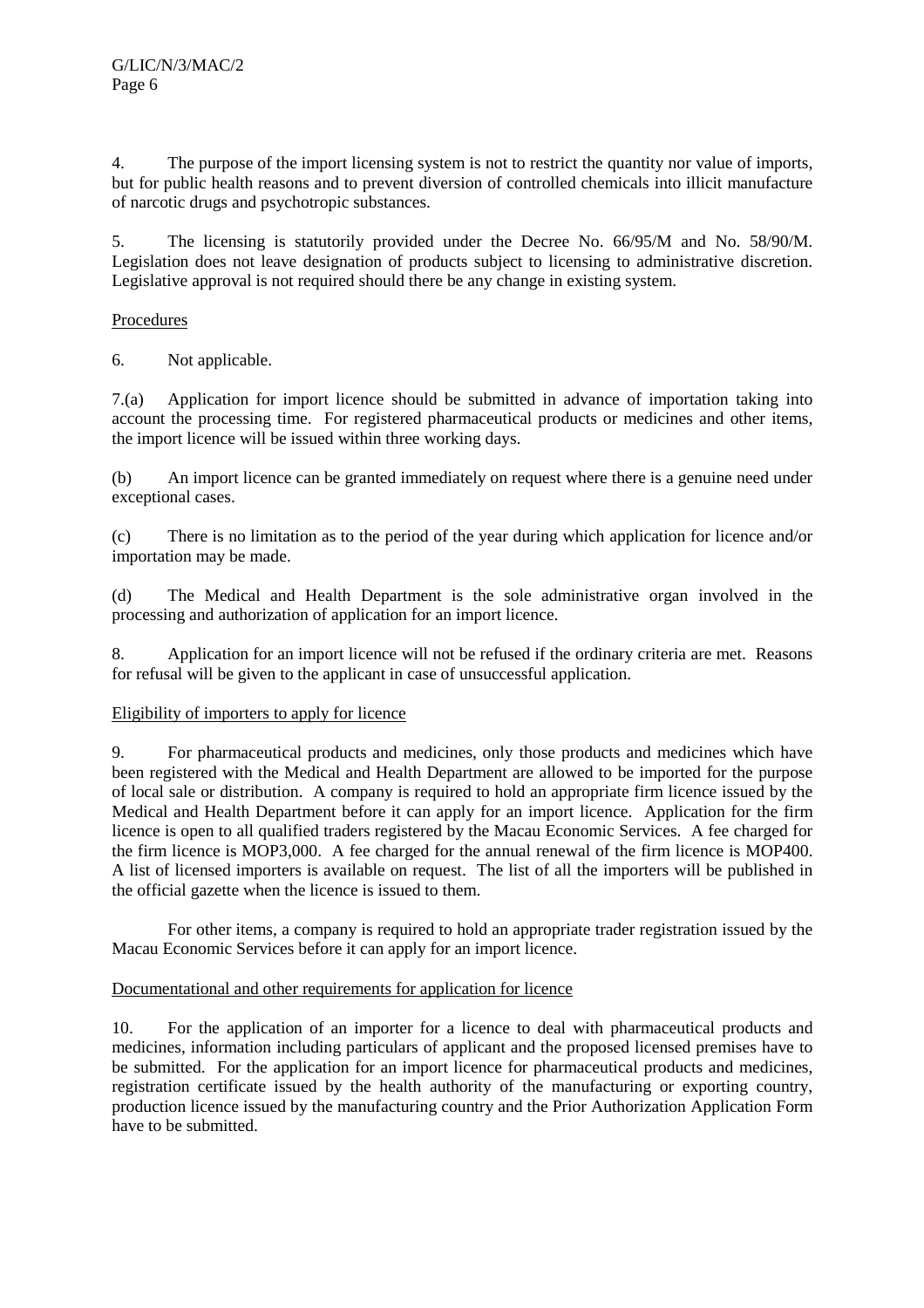For application for an import licence for other items, analytical report or literature provided by the manufacturer or exporter and the Prior Authorization Application Form have to be submitted.

11. The valid import licence is the only document required upon actual importation. Samples of the application forms and the import licence are attached  $(\overrightarrow{Annex B})^3$ .

12. No fee is charged for the issue of the import licence.

13. No deposit or advance payment is required. A fee of MOP 30 is charged for each import of the goods, which will be under inspection when arrived in Macau.

## Conditions of licensing

14. The import licence is valid for one month from the day after the date of issue. The validity cannot be extended under normal circumstances.

- 15. There is no penalty for the non-utilization of an import licence.
- 16. Not transferable between importers.
- 17. No.

## Other procedural requirements

- 18. No other administrative procedures are required prior to importation.
- 19. No foreign exchange control.

## **III. MACAU ECONOMIC SERVICES**

## A. BEVERAGE, TOBACCO, CEMENT, GASOLINE AND VEHICLES

## Outline of system

1. Import licensing system for beverage, tobacco, cement, gasoline, and vehicles is regulated by Decree No. 66/95/M, with new wording introduced by Decree No. 59/98/M. It is administered by Macau Economic Services. The aforesaid goods are specified in group C of Table B, enforced under Governor's Decision No. 128/GM/98 reviewed in the light of Decree 59/98/M, and are subject to prior authorization.

#### Purpose and coverage of licensing

2. The licensing system covers all goods listed in group C of Table B of Decision No. 128/GM/98.

3. Licensing system applies to the above-mentioned goods or products from all sources.

4. The licensing is not to be applied as a means to restrict the quantity or value of imports, but to protect consumers' rights. The products listed in group C of Table B of the Decision, except textile

 <sup>3</sup>  $3$  Available for consultation in the Secretariat (Market Access Division) (Portuguese and Chinese only).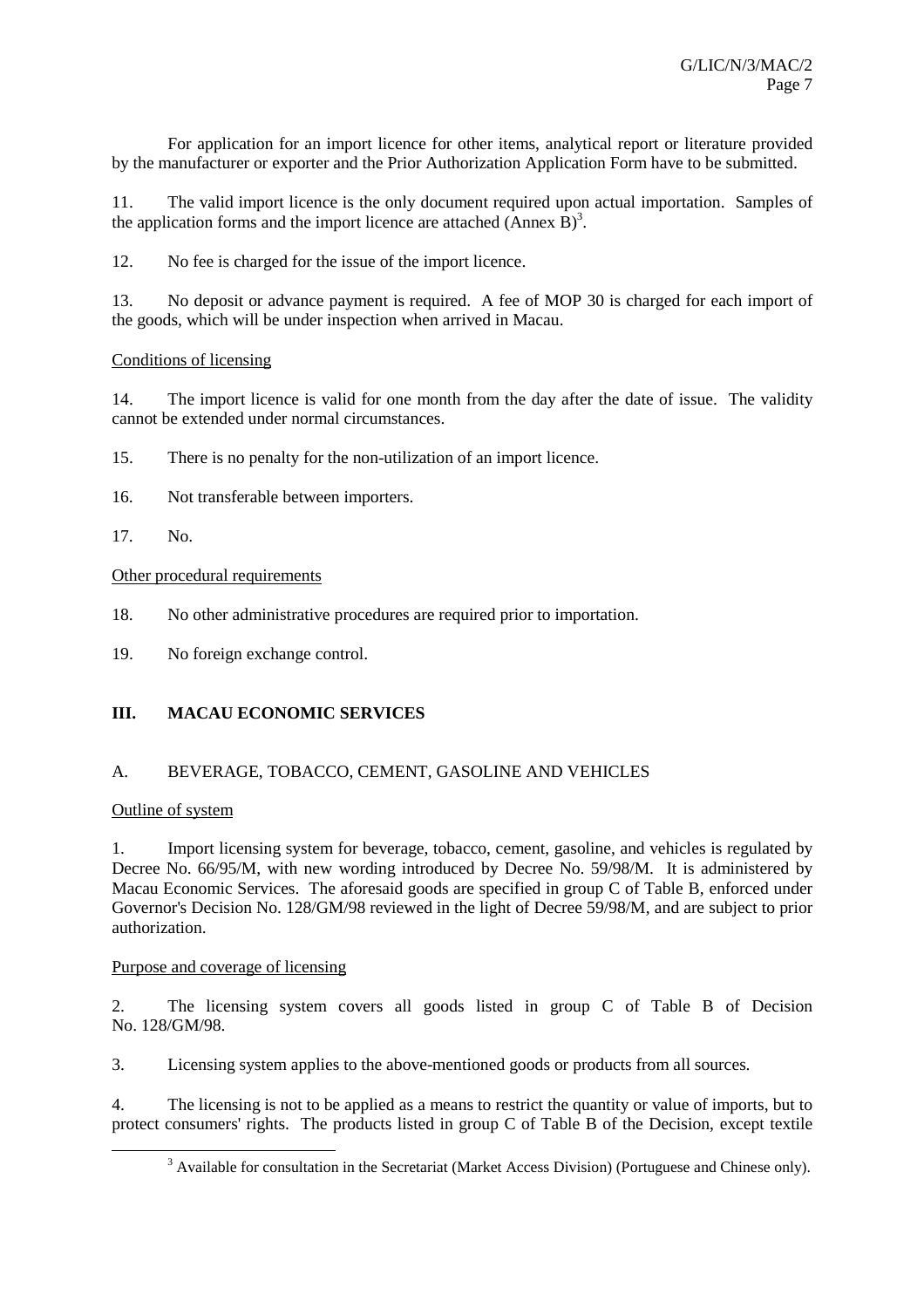and clothing; optical discs, their manufacturing equipment and raw materials, are considered to be consumer goods on which excise duties are levied.

5. The licensing system is a statutory requirement maintained under Decree No. 66/95/M. Legislation does not leave designation of products subject to licensing to administrative discretion. Legislative approval is not required when there exists any change in the licensing system. The list of goods or products in Table B can be amended by Governor's decision, to be published in the Government Gazette.

#### Procedures

6. Not applicable.

7.(a) An application for a licence should be made not less than three working days in advance of importation.

(b) A licence cannot be granted immediately on request.

(c) There is no limitation as to the period of the year during which application for licence and/or importation may be made.

(d) Macau Economic Services is the sole administrative organ to issue licence for the goods listed in Group C of Table B of Decree No. 66/95/M. Nevertheless, with regard to vehicles, one-off registration at and approval by Leal Senado (Macau Municipality) of any type or model of vehicles is required before importation.

8. Application for a licence will not be refused if the ordinary criteria are fulfilled. However, the government of Macau may, by means of a decision published in the Official Gazette, temporarily prohibit, restrict, limit or charge the import of goods that prove undesirable to the Territory on reasons of public interest, in particular public health and safety reasons.

## Eligibility of importers to apply for licence

9.(a) Not applicable.

(b) Only those importers who comply with Articles 3 and 4 of Decree No. 66/95/M as "Foreign Trade Operator" are eligible to apply for licences. The registration of a "Foreign Trade Operator" is available to all persons, firms, entities or institutions free of charge.

Documentational and other requirements for application for licence

10. A single form is required. A sample form (import licence) is attached (Annex  $C$ )<sup>4</sup>.

11. Only the valid import licence is required to present upon actual importation.

12. No administrative fee is charged for the issue of import licence, but a nominal fee of MOP7.00 is charged for a licence application form.

13. No deposit or advance payment is required.

 $\overline{a}$ Available for consultation in the Secretariat (Market Access Division) (Portuguese and Chinese only).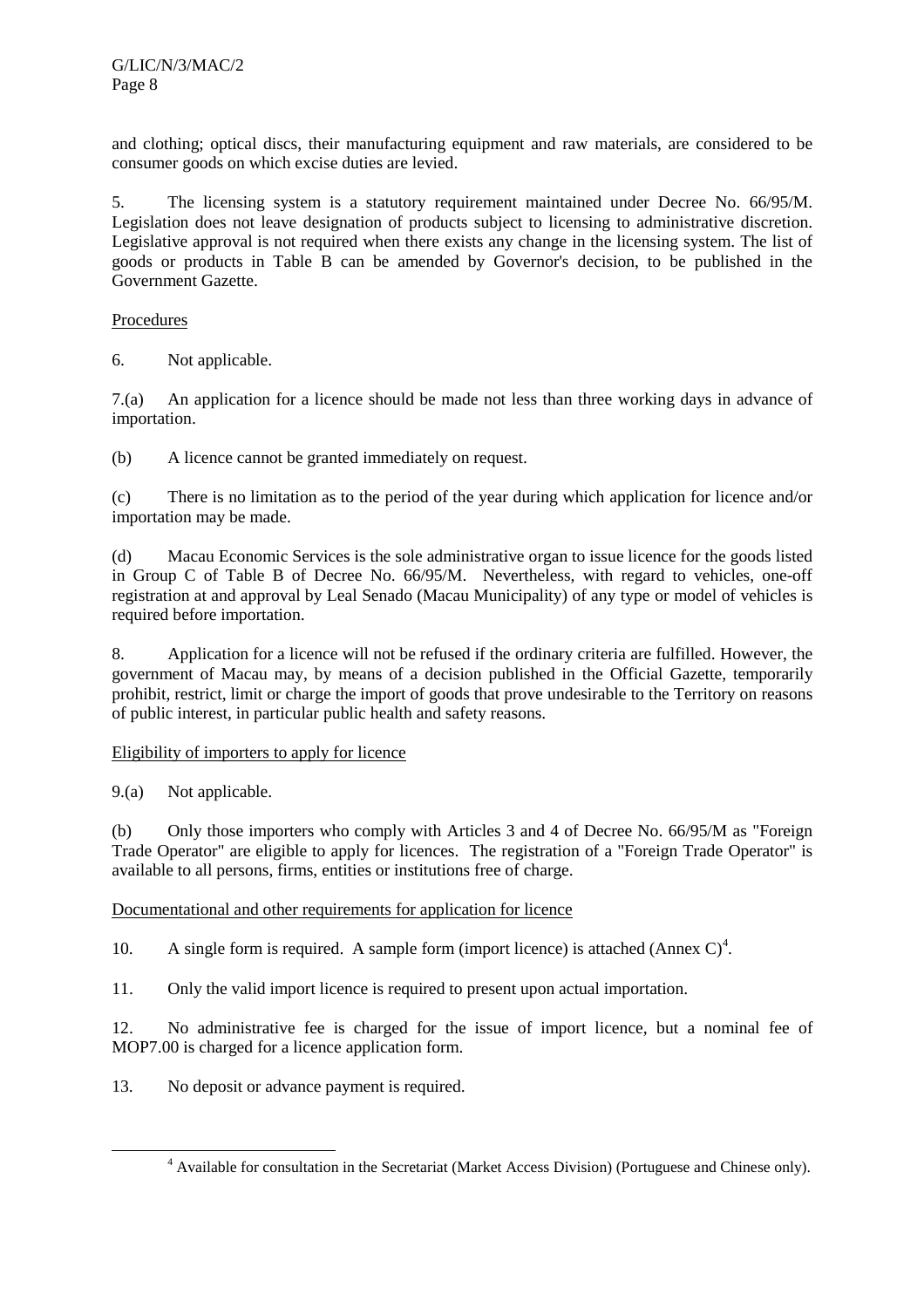#### Conditions of licensing

- 14. The validity of a licence is 30 days from the day following issue and cannot be extended.
- 15. There is no penalty for the non-utilization of an import licence.
- 16. Import licence is not transferable and negotiable between importers.
- 17.(a) Not applicable.
- 17.(b) No.

## Other procedural requirements

18. With reference to the import licensing for vehicles, a prior one-off registration with Leal Senado (Macau Municipality) for all types and models of vehicle is required.

19. There are no foreign exchange controls whatsoever.

## B. ARTICLES OF TEXTILE AND CLOTHING

#### Outline of system

1. Import licensing system for textiles and clothing is regulated by Decree No. 66/95/M, with new wording introduced by Decree No. 59/98/M. It is administered by Macau Economic Services. The aforesaid goods are specified in group C of Table B, enforced under Governor's Decision No. 128/GM/98 reviewed in the light of Decree No. 59/98/M, and are subject to prior authorization.

#### Purpose and coverage of licensing

- 2. The licensing system covers all goods listed in group C of Table B of the above Decision.
- 3. Licensing system applies to the above-mentioned products from all sources.

4. The textile and clothing industry has, for decades, been a mainstay of the economy of Macau. The import licensing system can serve as a surveillance mechanism to back up the Territory's textiles industry and its export quota system.

5. The licensing system is a statutory requirement maintained under Decree No. 66/95/M. Legislation does not leave designation of products to be subject to licensing to administrative discretion. Legislative approval is not required when there exists any change in the licensing system. The list of goods or products in Table B may be amended by Governor's decision, to be published in the Government Gazette.

#### Procedures

- 6. Not applicable.
- 7.(a) An application for a licence must be made at least three working days before importation.
- (b) A licence cannot be granted immediately on request.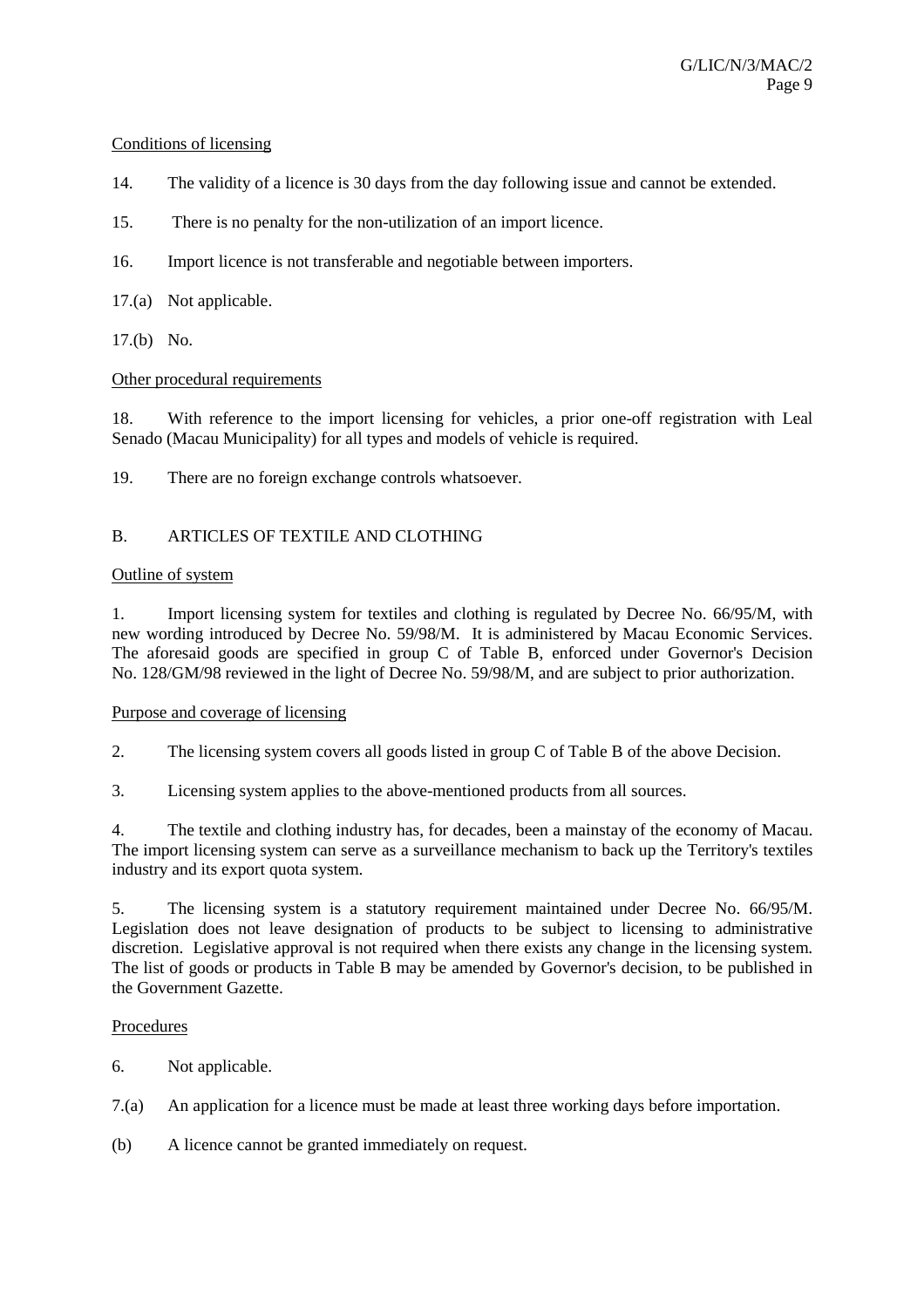(c) There is no limitation as to the period of the year during which application for licence and/or importation may be made.

(d) Macau Economic Services is the sole administrative organ to issue licence for the goods listed in Group C of Table B of Decree No. 66/95/M.

8. Application for a licence will not be refused if the ordinary criteria are met.

## Eligibility of importers to apply for licence

9.(a) Not applicable.

(b) Only those importers who comply with Articles 3 and 4 of Decree No. 66/95/M as "Foreign Trade Operator" are eligible to apply for licences. The registration of a "Foreign Trade Operator" is available to all persons, firms, entities or institutions free of charge.

Documentational and other requirements for application for licence

10. A single application form is required. A sample application form (import licence) is attached  $(Annex C<sup>4</sup>).$ 

11. Only the valid import licence is required upon actual importation.

12. No administrative fee is charged for the issue of an import licence, but a nominal fee of MOP7.00 is charge for the licence application form.

13. No deposit or advance payment is required.

#### Conditions of licensing

- 14. The validity of a licence is 30 days from the day following issue and cannot be extended.
- 15. There is no penalty for the non-utilization of an import licence.
- 16. Import licence is not transferable and negotiable among importers.
- 17.(a) Not applicable.
- (b) No.

- 18. No other procedural requirements.
- 19. There are no foreign exchange controls whatsoever.

 $\overline{a}$ Available for consultation in the Secretariat (Market Access Division) (Portuguese and Chinese only).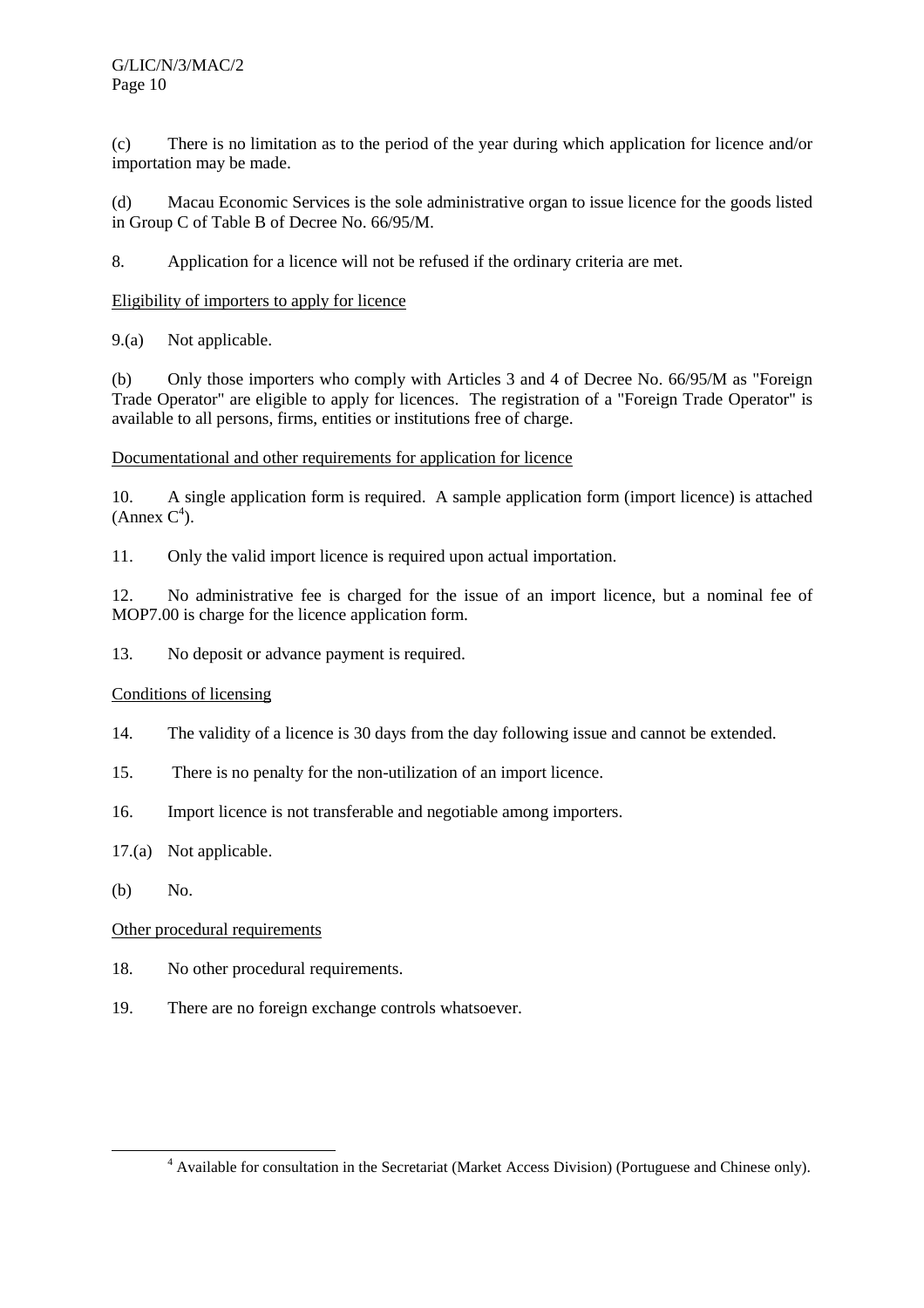## C. OPTICAL DISCS, THEIR MANUFACTURING EQUIPMENT AND RAW MATERIALS

#### Outline of system

1. Import licensing system for optical discs, their manufacturing equipment and raw materials is regulated by Decree Nos. 59/98/M and 51/99/M, and administered by Macau Economic Services. The above-mentioned goods are specified in group C of Table B, enforced under Governor's Decision No. 128/GM/98 reviewed in the light of Decree No. 59/98/M, and are subject to prior authorization.

#### Purpose and coverage of licensing

2. The licensing system covers all goods listed in group C of Table B of the Decision No. 128/GM/98.

3. Licensing system applies to goods or products originating in or coming from all territories.

4. The licensing system enables Macau Economic Services to better control the flow of optical disc mastering and manufacturing equipment into and out of the Territory. The licensing is used as a means to prevent those products from being used for copyright-infringing activities.

5. The licensing system is a statutory requirement maintained under Decree No. 66/95/M. Legislation does not leave designation of products to be subject to licensing to administrative discretion. Legislative approval is not required when there exists any change in the licensing system. The list of goods or products in Table B may be amended by Governor's decision, to be published in the Government Gazette.

## Procedures

6. Not applicable.

7.(a) An application for a licence should be made at least three working days before importation.

(b) A licence cannot be granted immediately on request.

(c) There is no limitation as to the period of the year during which application for licence and/or importation may be made.

(d) Macau Economic Services is the sole administrative body to issue licences for the goods specified in group C of Table B of Decision No. 128/GM/98.

8. Application for a licence will not be refused if the ordinary criteria are fulfilled. However, the government of Macau may, by means of a decision published in the Government Gazette, temporarily prohibit, restrict, limit or charge the import of goods that prove undesirable to the Territory on reasons of public interest, in particular public health and safety concerns.

#### Eligibility of importers to apply for licence

9.(a) Not applicable.

(b) Only those importers who comply with Articles 3 and 4 of Decree No. 66/95/M as "Foreign Trade Operator" are eligible to apply for licences. The registration of a "Foreign Trade Operator" is available to all persons, firms, entities or institutions free of charge. Furthermore, pursuant to provisions of Decree No. 51/99/M, those Foreign Trade Operators who import above-mentioned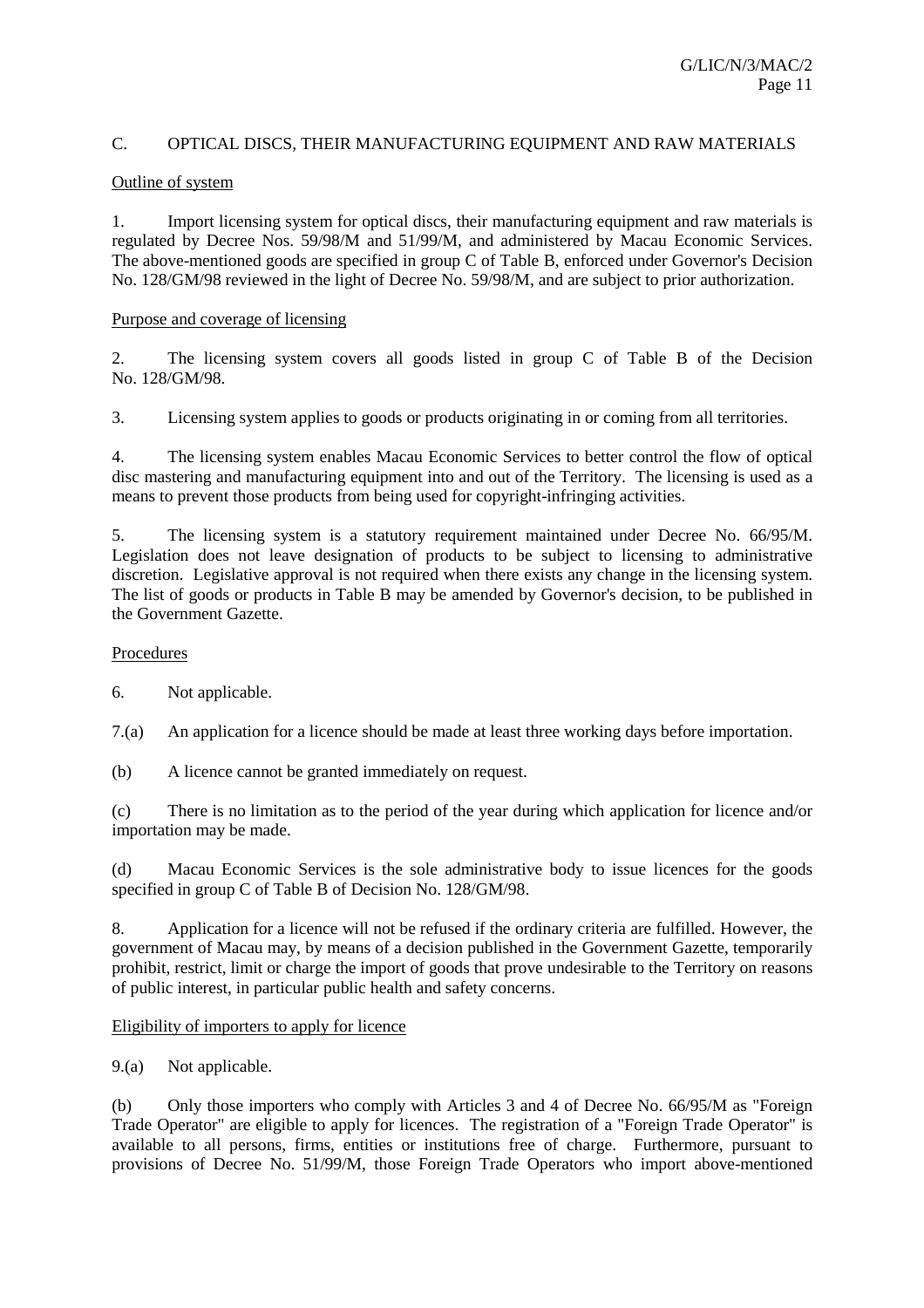G/LIC/N/3/MAC/2 Page 12

goods must make a one-off registration with the Domestic Trade and Consumption Tax Division of the Macau Economic Service.

Documentational and other requirements for application for licence

10. A single application form is required. A sample application form (Import Licence) is attached  $(Annex C<sup>4</sup>).$ 

In addition, for optical discs, an invoice including detailed information such as buyer's/consignee's name; address; telephone and/or fax numbers; quantity, value and CD title, etc., must be submitted together with the application form.

For optical disc manufacturing equipment and raw materials, full information including the purpose, utilization, final destination and buyer's personal details of the imported goods must be provided in the application. If import is for local manufacturing, the users of such imported goods must be the manufacturers themselves.

11. For optical discs, the valid import licence and the above-mentioned commercial invoice are required upon actual importation. However, for manufacturing equipment and raw materials, only the import licence is required.

12. No administrative fee is charged for the issue of an import licence, but a nominal fee of MOP7.00 is charged for a licence application form.

13. No deposit or advance payment is required.

#### Conditions of licensing

- 14. The validity of a licence is 30 days from the day following issue and cannot be extended.
- 15. There is no penalty for the non-utilization of an import licence.
- 16. Import licences are not transferable or negotiable among importers.
- 17.(a) Not applicable.
- (b) No.

#### Other procedural requirements

- 18. No.
- 19. There are no foreign exchange controls whatsoever.

#### D. OZONE-DEPLETING SUBSTANCES

### Outline of system

1. An import licence is required to import ozone-depleting substances. Import controls are regulated by Decree No. 62/95/M and is primarily exercised by Macau Economic Services.

 $\overline{a}$ <sup>4</sup> Available for consultation in the Secretariat (Market Access Division) (Portuguese and Chinese only).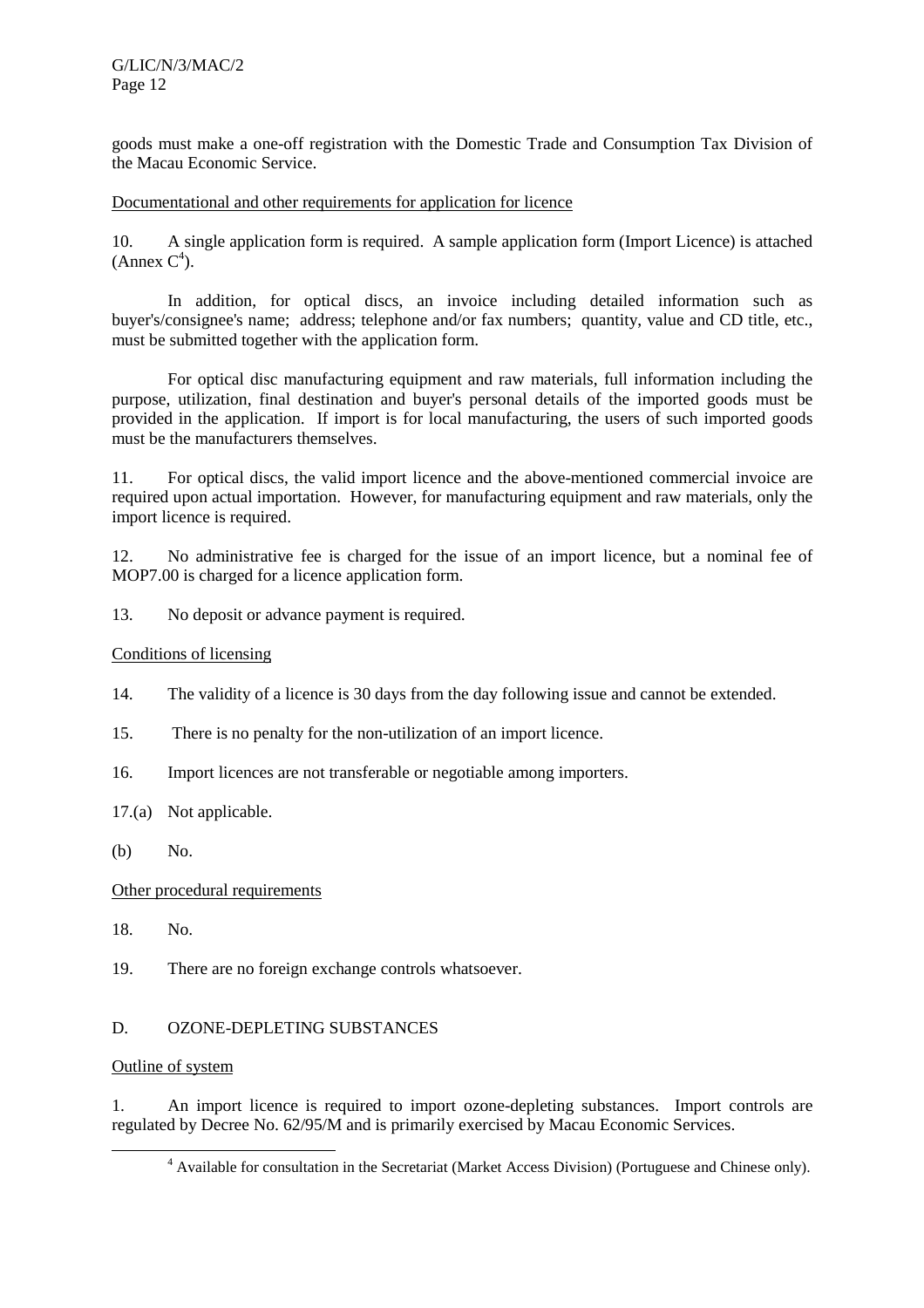#### Purposes and coverage of licensing

2. The licensing system covers all goods specified in the Annex of the Decree No. 62/95/M.

3. The licensing system applies to the above-mentioned goods or products originating in or coming from those members who are contracting parties to the Montreal Protocol 1987. Imports of ozone-depleting substances from non-parties to the Montreal Protocol are prohibited.

4. The licensing system enables Macau authorities to comply with and abide by the rights and obligations set out in the Montreal Protocol. For this purpose, a quantitative limit is imposed on imports of ozone-depleting substances that do not exceed levels agreed under the said Protocol.

5. The licensing system is a statutory requirement maintained under said Decree. Legislation does not leave designation of products to be subject to licensing to administrative discretion. Legislative approval is not required when there exists any change in the licensing system.

- 6. Imports of ozone-depleting substances are subject to quantitative restrictions as follows:
- I. The opening of quota allocation is publicly announced. The amount allocated will not be published.
- II. Quotas are allocated on a yearly basis. Licences are normally issued to importers for individual consignment.
- III. Macau Economic Services is responsible for monitoring the utilization of both licences and quotas. Unused allocations will not be added to the succeeding quota period. The information from importers would be given upon request.
- IV. The submission of applications for licences may be made at any time.
- V. The length of time for processing applications is normally at least six working days.
- VI. Not specified.
- VII. Two authorities, namely the Environment Council and the Macau Economic Services, are involved in application processing. Application of licences should be first submitted to the Environment Council for recommendation. Then the application, with attached recommendations, if any, will be forwarded to Macau Economic Services for approval. Licences are issued by the Macau Economic Services.
- VIII. The quota allocation is carried out in accordance with the provisions set out in the *Regulation on Utilization of Quotas of Importation of Trichloroethane*, which is administered by the Macau Economic Services. Two types of quota, namely initial quota and additional quota, are specified in the *Regulation*. Initial quota is allocated based on past performance only. Additional quota is granted under a points system set out in the said *Regulation* by an amount of approximately 20 per cent of the annual agreed level to be distributed to all applicants.
- IX-X. Not applicable.
- XI. No.
- 7. Not applicable.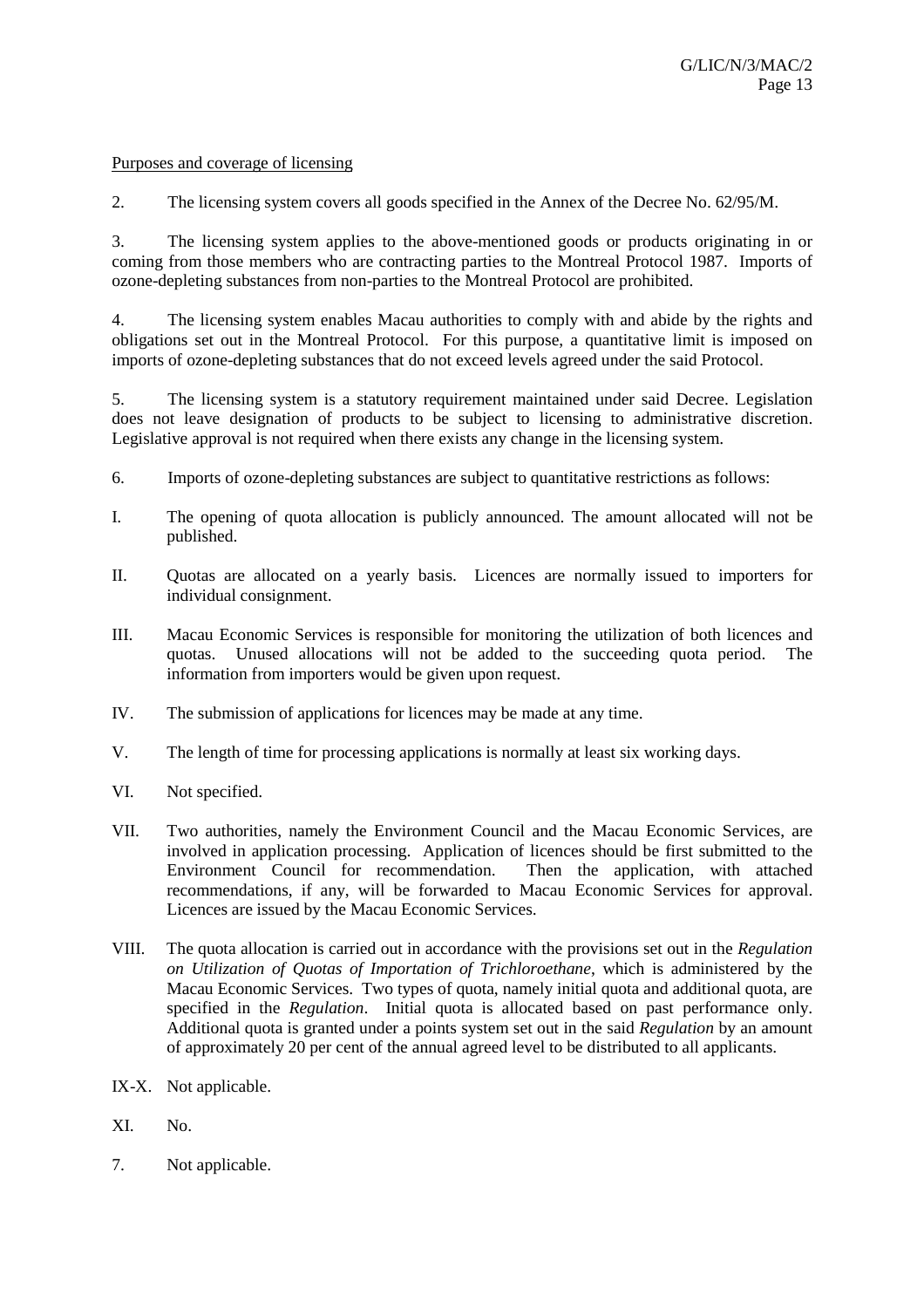8. Application for a licence will not be refused if the ordinary criteria are fulfilled and the quotas do not exceed the allocated limit.

## Eligibility of importers to apply for licence

9.(a) Only those importers who comply with Articles 3 and 4 of Decree No. 66/95/M as "Foreign Trade Operator" are eligible to apply for licences. The registration of a "Foreign Trade Operator" is available to all persons, firms, entities or institutions free of charge.

(b) Not applicable.

## Documentational and other requirements for application for licence

10. A single application form is required. A sample application form (import licence) is attached  $(Annex C<sup>4</sup>).$ 

11. Only the valid import licence is required to present upon actual importation.

12. No administrative fee is charged for the issue of import licence, but a nominal fee of MOP7.00 is charged for a licence application form.

13. No deposit or advance payment is required.

## Conditions of licensing

- 14. The validity of a licence is 30 days from the day following issue and it cannot be extended.
- 15. There is no penalty for the non-utilization of an import licence.
- 16. Import licences are not transferable or negotiable among importers.
- 17.(a) Not applicable.
- (b) No.

- 18. No.
- 19. No foreign exchange controls whatsoever.

 $\overline{a}$ Available for consultation in the Secretariat (Market Access Division) (Portuguese and Chinese only).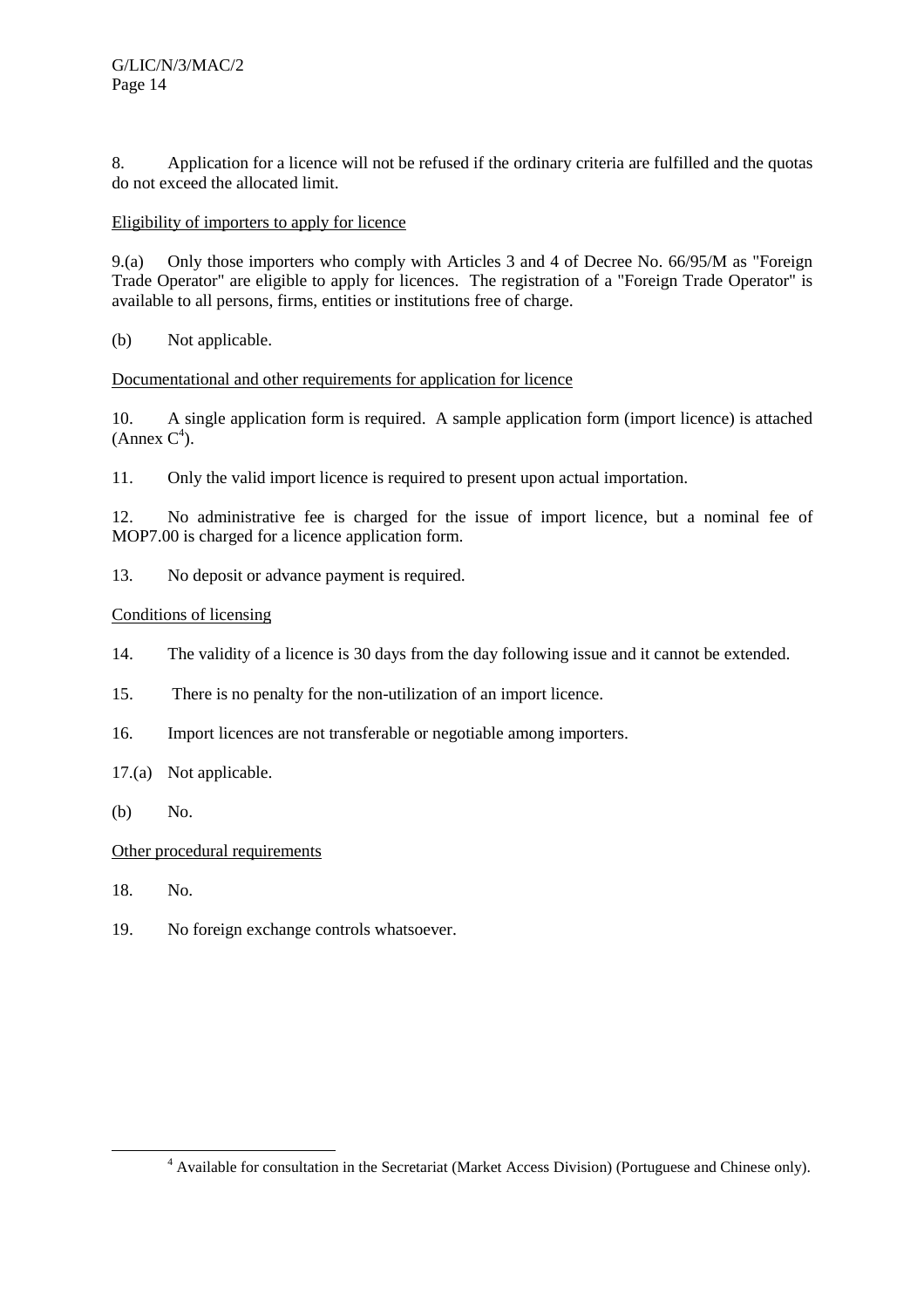## **IV. MACAU POSTS AND TELECOMMUNICATIONS**

#### A. TELECOMMUNICATION AND RADIOCOMMUNICATION APPARATUS

#### Outline of system

1. Import control is primarily exercised by Macau Economic Services. However, Macau Posts and Telecommunications (CTT) is also involved in the system of import controls on telecommunication and radiocommunication equipment.

#### Purposes and coverage of licensing

2. Import licences are required for all telecommunication and radiocommunication equipment. These include:

- (a) Wired telephone or telegraph apparatus, including wireless handsets, and telecommunication equipment of the current bearer or telecommunication digital equipment; video phones. (except for private use and included in the accompany luggage).
- (b) Transmitters for wireless telephone, radio telegraph, radio broadcasting or television, as well as built-in receivers, recorders or sound reproducer (except those with exemption for station licence or approval obtained in the applicable radiocommunication legislation).
- (c) Radar apparatus, radio navigation equipment and remote control equipment.
- (d) Receivers for radio telephone, radio telegraph or broadcasting, with combination inside the same cabinet, with a tape recorder or a timer. (except the receivers of audio broadcasting).
- (e) Receivers for television, including those with built in radio receivers, video tape recorders; video monitors and projectors (except TV broadcasting receivers, video monitors and projectors).
- (f) The spare parts exclusively or partially for the equipment listed between points (b) to (e) (except the parts for audio broadcasting receivers or television receivers, video monitors or projectors).
- 3. The licensing system applies to goods originating in and coming from any territory.

4. The import licensing system on telecommunication and radiocommunication equipment is not intended to restrict the quantity or value of imports. Instead, it is to monitor Macau's access to high technology and in turn to protect Macau's access to high technology product.

5. The import licensing system is a statutory requirement maintained under the Laws of Macau (see below). Legislation does not leave designation of products to be subject to licensing to administrative discretion. Any changes such as subjecting a new product to import licensing or removal of an existing product do not require legislative approval.

| Product                                                | Relevant Ordinance                                                             |
|--------------------------------------------------------|--------------------------------------------------------------------------------|
| Telecommunication and radiocommunication<br>equipment: | Decree No. $66/95/M$ , with new<br>wording introduced by Decree No.<br>59/98/M |

#### Procedures

6. Not applicable.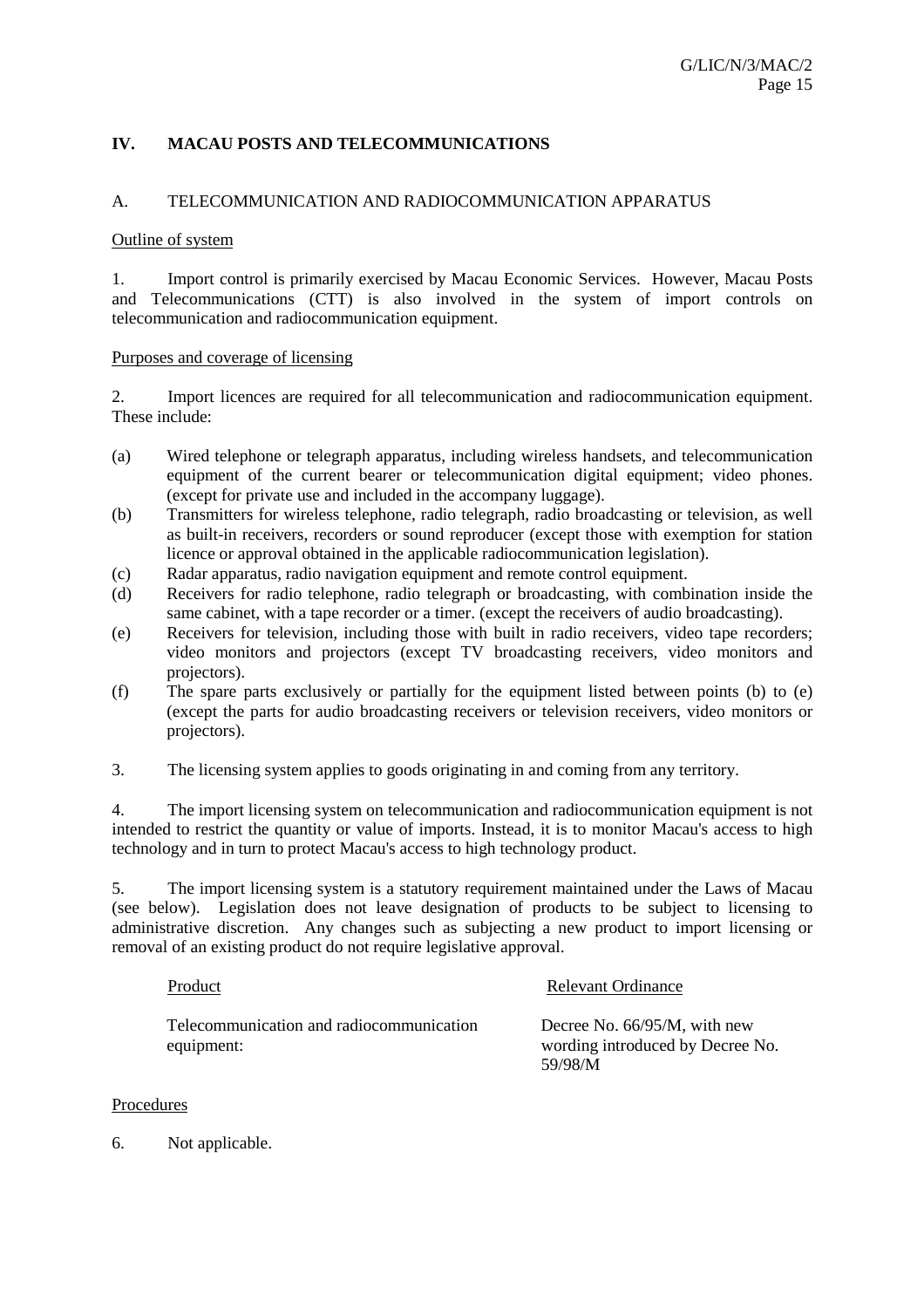7.(a) Licence applications should be submitted in advance of importation taking into account the processing time required by the Macau Posts and Telecommunications, which is at least three clear working days.

(b) A licence can be granted immediately on request only in exceptional cases where the applicant can give a reasonable explanation and/ or provide evidence to support his claim. There are no limitations as to the period of the year during which application for licence and/or importation may be made.

(c) There are no limitations as to the period of the year during which application for licence and/or importation may be made.

(d) Macau Posts and Telecommunications is the sole administrative organ to issue licences for the telecommunication and radiocommunication equipment.

8. Import licence applications may be refused in cases the equipment does not comply with the Technical Standards applicable in Macau. A right to appeal is statutorily provided.

## Eligibility of importers to apply for licence

9. All firms and institutions are eligible to apply for import licences except under special circumstances where licensing facilities are denied owing to malpractices of the firm/ institution.

## Documentational and other requirements for application for licence

10. A sample form is attached (Annex  $C<sup>4</sup>$ ). Catalogues /technical specifications for the products under application are to be submitted with the application for technical classification purpose.

11. Only the import licence is needed upon actual importation.

- 12. No licensing fee is charged.
- 13. No deposit or advance payment is required.

#### Conditions of licensing

14. An import licence covering telecommunication and radiocommunication equipment is valid for 30 days from the date of issue. The validity cannot be extended under normal circumstances.

15. No importers should however submit an unused licence to Macau Posts and Telecommunications for cancellation.

16. Not transferable.

17. No.

- 18. No other administrative procedures required.
- 19. No foreign exchange controls.

 $\overline{a}$ <sup>4</sup> Available for consultation in the Secretariat (Market Access Division) (Portuguese and Chinese only).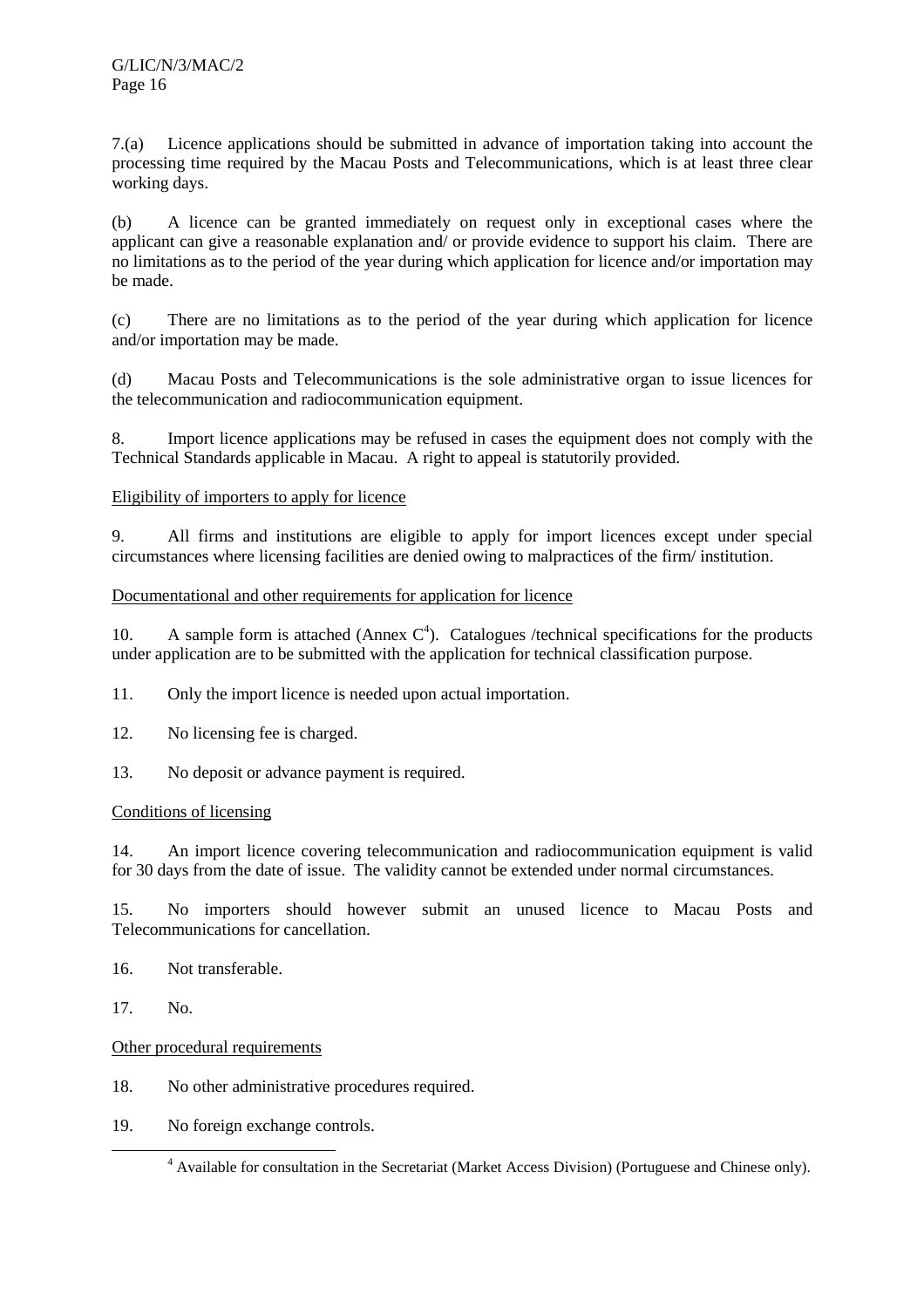## **V. MACAU SECURITY POLICE FORCE**

## A. ARMS AND AMMUNITION

#### Outline of system

1. Import control on arms and ammunition is primarily exercised by the Macau Security Police Force. However, several other Government Departments are also involved in the system of import controls for products in their respective jurisdiction.

#### Purposes and coverage of licensing

- 2. Import licences are required for certain arms and ammunition:
- (a) Licence for defence gun: cartridges of calibre .22 to .32.
- (b) Licence for recreation gun: cartridges of calibre .22.
- (c) Licence for precision gun: cartridges of calibre .177 to .22.
- (d) Licence for sporting shotgun: cartridges of calibre .12.
- (e) Licence for special gun: cartridges of calibre .22 to .32.
- 3. The licensing system applies to goods originating in and coming from any territory.
- 4. The import licensing is intended to restrict the quantity of imports.

5. The import licensing system is statutorily provided under the Legislative Diploma No. 21/73. Any changes in existing system do not require legislative approval.

#### Procedures

- 6. For products under restriction as to the quantity where applicable globally:
- I. Information is not published, nor quota. But there are some licence application procedures: Require the licence to the Commissioner of Police Security Force, after the licence was authorized, fulfil the Economic Service's importation form. On the contrary, there are eight days to appeal.
- II. The size of the quota depends on the quantity.
- III. Not applicable.
- IV. No time of announcing is allowed for the submission of applications for licences.
- V. Not applicable.
- VI. Two weeks.
- VII. Consideration of licence applications is effected by Public Security Police Force.
- VIII. Do not have limits on these licences, but all applications are analyzed in detail.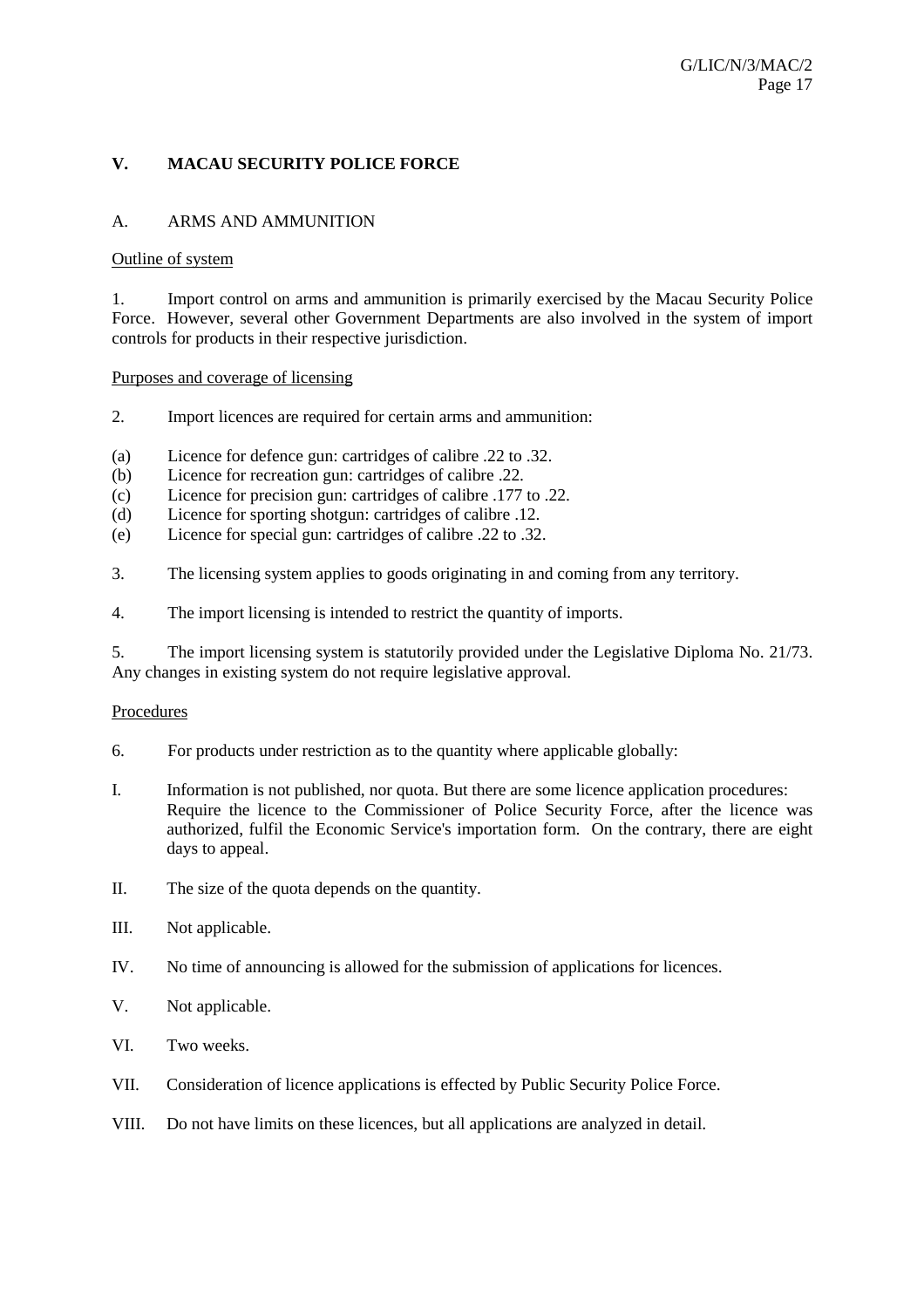- IX. In the case of bilateral quotas or export restraint arrangements where export permits are issued by exporting countries, import licences are also required.
- X. The importer has to show the import licence to the exporter.

XI. No.

7.(a) Applications for import licences should be submitted one month in advance. In case of inadvertency, licence can be obtained within a shorter time limit, but the product cannot be taken without the licence.

(b) A licence cannot be granted immediately on request.

(c) There is no limitation as to the period of the year during which application for licence or importation may be made.

(d) Consideration of licence applications is effected by Public Security Police Force of Macau .

8. Import licence applications may be refused if failure to meet the ordinary criteria. The applicants have the right of appeal in the event of refusal within eight days.

#### Eligibility of importers to apply for licence

9. All firms and institutions are eligible to apply for licences under restrictive licensing systems.

#### Documentational and other requirements for application for licence

- 10. Criminal registration, contributions tax and copy of the Identity Card with application form.
- 11. See reply 10.
- 12. An annual tax of licence of 40 patacas.
- 13. There is no deposit or advance payment requirement associated with the issue of licences.

#### Conditions of licensing

- 14. The period of validity of a licence is one year. It cannot be extended.
- 15. There is penalty for the non-utilization of a licence or a portion of a licence.
- 16. Not transferable .

17. Other conditions are attached to the issue of a licence for products subject to quantitative restrictions on "Arms and Ammunition Rules".

- 18. No other administrative procedures.
- 19. Foreign exchange control in US dollars.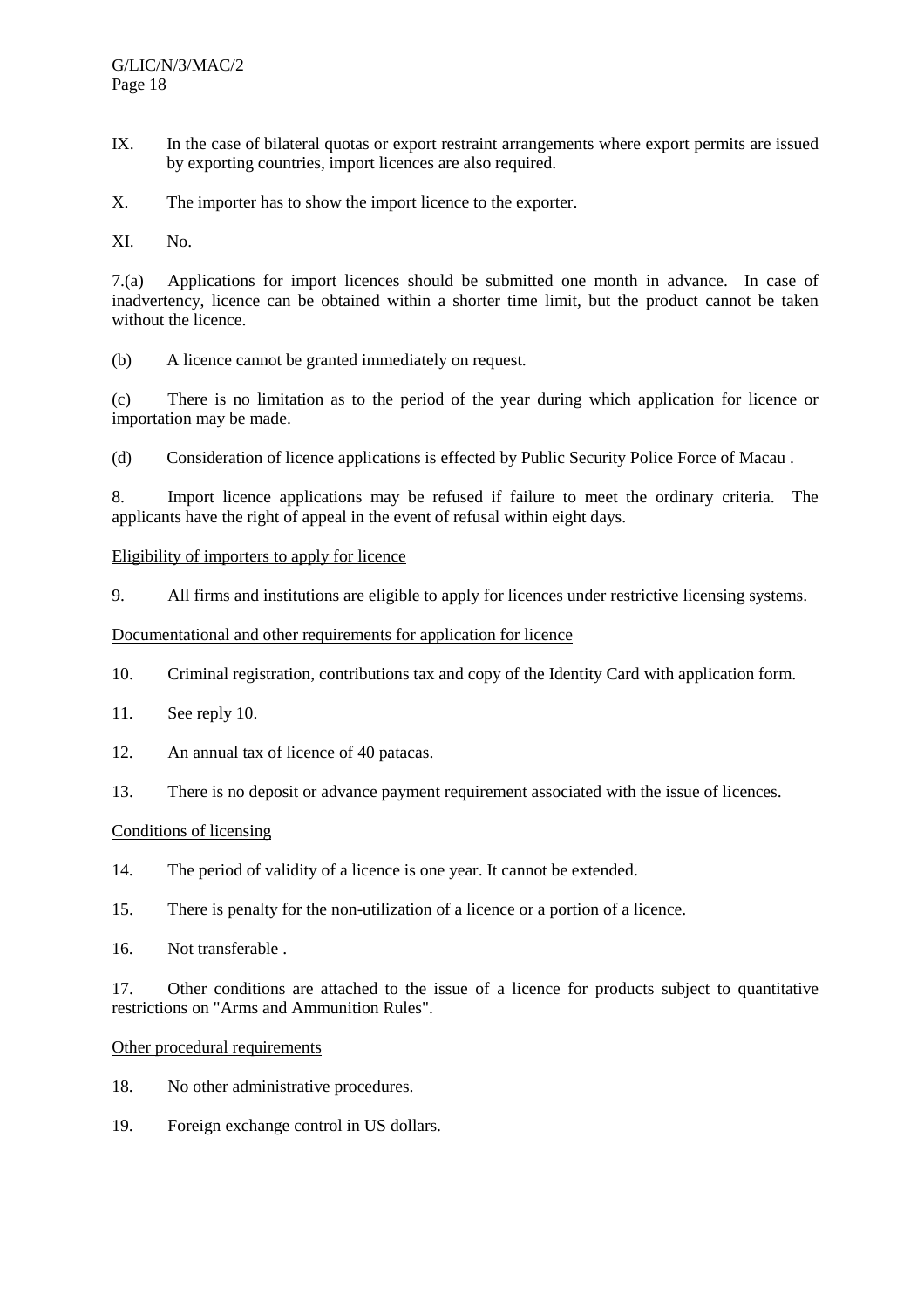## Annex A-II

## Importation Procedures

#### 1. Import Notification

Macau requires adequate advance notification, origin, regarding the proposed date of entry into its territory of live animals, live plants and edible vegetables, stating the species' origin, quantity, means of transport, name of the frontier post to be used and treatment of the plants.

Macau requires adequate advance notification, regarding the proposed date of entry into the territory of a consignment of meat or products of animal origin destined for human consumption, together with information on the origin, nature, treatment, quantity and packaging of the meat or products, name of the frontier post to be used and for wholesale importation, products are required to be consigned to establishments approved by the SIS or DSPA and under its supervision.

The above-mentioned border entry places are:

Aerial entry - International Airport (DSPA/DZVJ); Maritime entry - Ka Ho Container Terminal (DSPA); Inner Harbour Docks (SIS/DPZV); Terrestria1 entry - Portas do Cerco (SIS/DPZV).

The frontier customs staff are under the jurisdiction of Maritime Police (PMF) and they are responsible for the enforcement of various Macau legislation affecting importation and exportation of goods.

1.1 Import Declaration/Import Licence (ID/IL).

1.2 Sanitary or phytosanitary documentation (to be presented with the applications upon arrival of animals, plants or goods).

#### 2. Documentational control

- 2.1 Live animals (mammals, birds and reptiles):
- International Animal Health Certificate (provided by the Veterinary Authority of the exporting country);
- Anti-Rabies Vaccination Certificate (dogs and cats) and Vaccination Certificate (covering other infectious diseases);
- Dogs and cats under two months old are not allowed to be imported;
- Airway Bill (if applicable); and
- Import Licence.
- 2.2 Meat, Fish and by-products for human consumption:
- International Sanitary Certificate (not applicable for ice cream with cocoa, and pet-foods);
- With regard to labelling, Decree No. 50/92/M applies to all products;
- Airway Bill (if applicable); and
- Import Licence.

2.3 Edible Vegetables, fruits and plants (for human consumption):

- Phytosanitary Certificate is required for import of plants. (The only exception is the exemption for edible plants imported from mainland China); and
- Import Declaration.